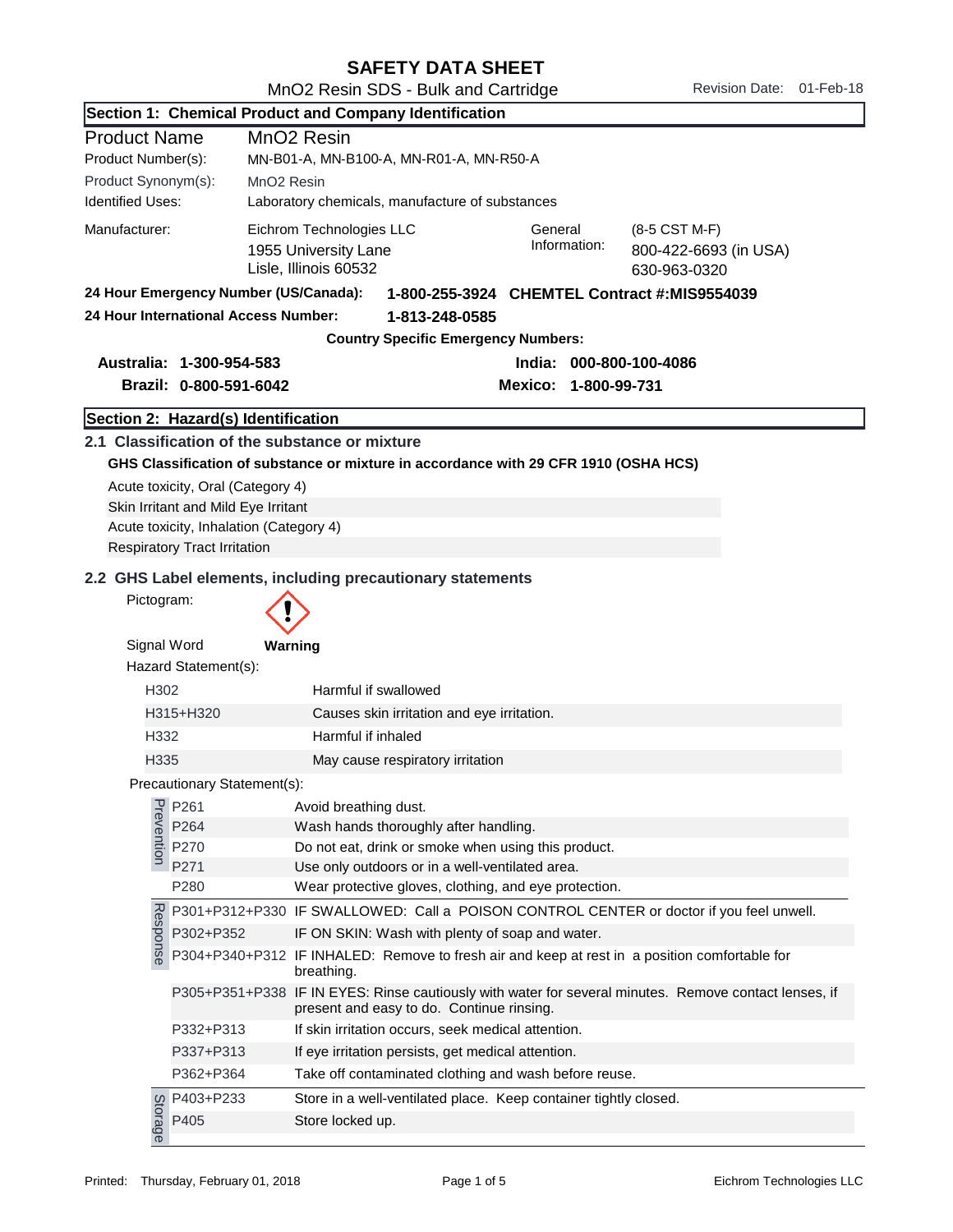P<sub>501</sub> Dispose of contents/container in accordance with federal, state, and local regulations.

| $\frac{1}{2}$ P501<br>Book<br>$\frac{1}{2}$                                                                                 | Dispose of contents/container in accordance with federal, state, and local regulations.                                                                                               |            |                  |  |
|-----------------------------------------------------------------------------------------------------------------------------|---------------------------------------------------------------------------------------------------------------------------------------------------------------------------------------|------------|------------------|--|
| 2.3 Hazards Not Otherwise Classified (HNOC) or not covered by GHS:                                                          |                                                                                                                                                                                       |            |                  |  |
| Section 3: Composition / Information on Ingredients                                                                         |                                                                                                                                                                                       |            |                  |  |
| Component                                                                                                                   |                                                                                                                                                                                       | CAS_Number | Percentage Range |  |
| <b>Proprietary Material</b>                                                                                                 | <b>Trade secret</b>                                                                                                                                                                   |            | 40-60%           |  |
| De-ionized water                                                                                                            | 007732-18-5                                                                                                                                                                           |            | 25-40%           |  |
| Manganese (IV) Oxide                                                                                                        | 1313-13-9                                                                                                                                                                             |            | 10-30%           |  |
| Section 4: First-aid Measures                                                                                               |                                                                                                                                                                                       |            |                  |  |
| <b>General Advice</b>                                                                                                       | The hazardous properties of this material have not been established. Treat material<br>as if it were toxic when evaluating first aid requirements.                                    |            |                  |  |
| Ingestion                                                                                                                   | Rinse mouth and call a POISON CONTROL CENTER or doctor if you feel unwell.                                                                                                            |            |                  |  |
| <b>Skin Contact</b>                                                                                                         | Wash immediately with soap and copious amounts of water. Remove and wash<br>contaminated clothing promptly. If irritation develops, seek medical attention.                           |            |                  |  |
| Eye Contact                                                                                                                 | Irrigate immediately with water for 15 minutes. Mechanical irritation is possible;<br>seek medical attention.                                                                         |            |                  |  |
| Inhalation                                                                                                                  | Remove to fresh air. If breathing is labored, administer oxygen. If not breathing,<br>give artificial respiration. Seek medical attention.                                            |            |                  |  |
| Most important symptoms and effects,<br>both acute and delayed                                                              | The most important known symptoms and effects are described in the labelling (see<br>section 2) and/or in section 11. Further important symptoms and effects are so far<br>not known. |            |                  |  |
| Indication of any immediate medical<br>attention and special treatment needed antidote.                                     | Treat according to symptoms (decontamination, vital functions), no known specific                                                                                                     |            |                  |  |
| Section 5: Firefighting Measures                                                                                            |                                                                                                                                                                                       |            |                  |  |
| <b>Extinguishing Media</b>                                                                                                  | Foam, CO2, Dry Chemical                                                                                                                                                               |            |                  |  |
| Fire and Explosion Hazards                                                                                                  | Vapors may be heavier than air. They can spread along the ground and collect in<br>low or confined areas.                                                                             |            |                  |  |
|                                                                                                                             | Oxidizer. Greatly increases the burning rate of combustible materials.                                                                                                                |            |                  |  |
|                                                                                                                             | Polymer does not support flame.                                                                                                                                                       |            |                  |  |
|                                                                                                                             | Highly toxic and irritating fumes may be released and extinguishing water runoff may<br>be toxic.                                                                                     |            |                  |  |
| Protective Equipment                                                                                                        | Wear positive pressure self-contained breathing apparatus and full personal<br>protective equipment.                                                                                  |            |                  |  |
| Special Hazards                                                                                                             | Possible combustion products include carbon oxides, nitrogen oxides, chlorine.                                                                                                        |            |                  |  |
| Section 6: Accidental Release Measures                                                                                      |                                                                                                                                                                                       |            |                  |  |
| Personal precautions                                                                                                        | Surface may be slippery.<br>Use proper personal protect equipment (specified in section 8)                                                                                            |            |                  |  |
| <b>Environmental Precautions</b>                                                                                            | Avoid release to the environment.                                                                                                                                                     |            |                  |  |
| Methods and materials for containment Ventilate area and wash spill site after material pickup is complete.<br>and clean-up |                                                                                                                                                                                       |            |                  |  |
| Reference to other sections                                                                                                 | Sweep up material and transfer to a suitable container for disposal.<br>For disposal see section 13.                                                                                  |            |                  |  |
| Section 7: Handling and Storage                                                                                             |                                                                                                                                                                                       |            |                  |  |
| Conditions for safe handling                                                                                                | Use mechanical exhaust if dust is formed.                                                                                                                                             |            |                  |  |
| Conditions for safe storage                                                                                                 | Normal warehouse storage in cool, dry area is satisfactory.                                                                                                                           |            |                  |  |
| Specific End Use(s)                                                                                                         | Keep away from strong oxidizers.<br>Apart from the uses mentioned in section 1 no other specific uses are stipulated.                                                                 |            |                  |  |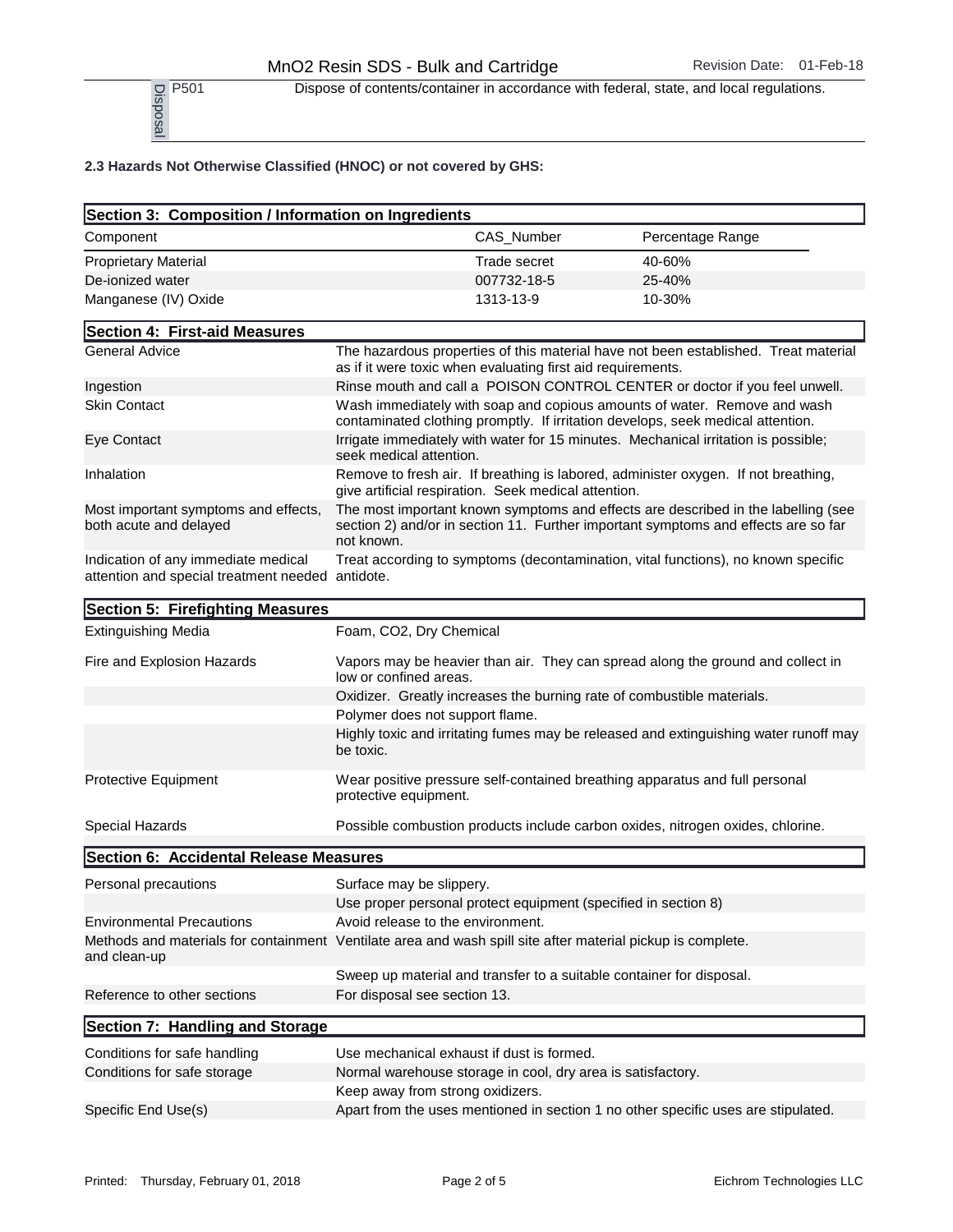٦

|                                                    | ັ                                                                                                                                                                                          |
|----------------------------------------------------|--------------------------------------------------------------------------------------------------------------------------------------------------------------------------------------------|
| Section 8: Exposure Controls / Personal Protection |                                                                                                                                                                                            |
| <b>Exposure Controls</b>                           | Avoid contact with skin, eyes, and clothing. Wash hands before breaks and<br>immediately after handling the product.                                                                       |
|                                                    | Mechanical exhaust is required.                                                                                                                                                            |
|                                                    | Do not eat, drink or smoke when using this product.                                                                                                                                        |
| Eye protection                                     | Wear safety glasses.                                                                                                                                                                       |
| <b>Skin Protection</b>                             | Wear impervious gloves and clean body-covering clothing.                                                                                                                                   |
| Respiratory protection                             | Use NIOSH/MSHA approved respirator when handling material outside of<br>mechanical exhaust. An air-purifying respirator with an organic vapor cartridge or<br>canister may be permissible. |
|                                                    | Do not breathe dust.                                                                                                                                                                       |

## Section 9: Physical Properties

| Section 3. Thysical Libreries                                             |                                                       |                                                                                                                                                                   |                 |
|---------------------------------------------------------------------------|-------------------------------------------------------|-------------------------------------------------------------------------------------------------------------------------------------------------------------------|-----------------|
|                                                                           | Information on basic physical and chemical properties |                                                                                                                                                                   |                 |
| Appearance:                                                               | Powder<br>Off-white, spherical beads                  | <b>Explosion Limits</b><br>(Upper/Lower):                                                                                                                         | Not Established |
| Odor:                                                                     |                                                       | Flash Point:                                                                                                                                                      | Not Established |
| Odor Threshold:                                                           | Not Established                                       | Flammability:                                                                                                                                                     | Not Established |
| pH:                                                                       | Not Relevant                                          | Autolgnition Temperature:                                                                                                                                         | Not Established |
| <b>Melting Point:</b>                                                     | Not Established                                       | Decomposition                                                                                                                                                     | Not Established |
| <b>Boiling Point:</b>                                                     | Not Established                                       | Temperature                                                                                                                                                       |                 |
| <b>Relative Density:</b>                                                  | 0.38 g/mL at $25^{\circ}$ C                           | VaporPressure:                                                                                                                                                    | Not Established |
| Solubility:                                                               | Insoluble in water                                    | VaporDensity:                                                                                                                                                     | Not Established |
| Partition Coefficient:                                                    | Not Established                                       | <b>Evaporation Rate:</b>                                                                                                                                          | Not Established |
| Viscosity:                                                                | Not Applicable                                        |                                                                                                                                                                   |                 |
| Section 10: Stability and Reactivity                                      |                                                       |                                                                                                                                                                   |                 |
| Reactivity                                                                |                                                       | No hazardous reactions if stored and handled as indicated.                                                                                                        |                 |
|                                                                           |                                                       | Incompatible with chlorates, chlorine trifluoride, hydrogen peroxide, permonosulfuric<br>acid, potassium azide, rubidium acetylene, carbide, and sodium peroxide. |                 |
| <b>Chemical Stability</b>                                                 |                                                       | Stable under normal handling and storage conditions.                                                                                                              |                 |
| Hazardous reactions                                                       | Reacts with strong oxidizing agents.                  |                                                                                                                                                                   |                 |
|                                                                           | Reacts with flammable substances.                     |                                                                                                                                                                   |                 |
| Conditions to Avoid                                                       |                                                       | Exposure to elevated temperatures can cause product to decompose.                                                                                                 |                 |
| Contact with strong oxidizers will degrade material<br>Materials to Avoid |                                                       |                                                                                                                                                                   |                 |

| ויומנטומוס נט היטוע              | <b>CONTROL WILLI SUCHLY UXIGIZERS WILL GEGRAGE INCLUSION.</b>                                                                                                                                                                                    |
|----------------------------------|--------------------------------------------------------------------------------------------------------------------------------------------------------------------------------------------------------------------------------------------------|
|                                  | Keep away from combustible material, organic material, reducing agents, strong<br>acids, and incompatible materials listed above.                                                                                                                |
| Hazardous decomposition Products | Decomposition products depend upon temperature, air supply, and the presence of<br>other materials. Decomposition products can include and are not limited to:<br>Chlorinated hydrocarbons, aromatic compounds, hydrocarbons, hydrogen chloride, |

and organic amines

| Section 11: Toxicology Information      |                                                                                                                                                                                                           |                          |
|-----------------------------------------|-----------------------------------------------------------------------------------------------------------------------------------------------------------------------------------------------------------|--------------------------|
| <b>Acute Toxicity</b>                   |                                                                                                                                                                                                           |                          |
| Oral Effects                            | MnO2, Oral LD50 $>$ 3,478 mg/kg (rat)                                                                                                                                                                     |                          |
|                                         | May cause abdominal pain and nausea. Although manganese salts are poorly<br>absorbed through the intestines, they may produce hypoglycemia, and decreased<br>blood calcium levels could absorption occur. |                          |
| Inhalation Effects                      | Inhalation LC50 has not been determined. Vapors are unlikely due to physical<br>properties, however if dust from MnO <sub>2</sub> Resin is observed, avoid inhaling.                                      |                          |
| Dermal Effects                          | Dermal LD50 has not been determined.                                                                                                                                                                      |                          |
| Skin corrosion/irritation               |                                                                                                                                                                                                           |                          |
| Serious eye damage/irritation           | Prolonged exposure will cause skin irritation.                                                                                                                                                            |                          |
|                                         | Solid or dust may cause irritation or corneal injury due to mechanical action.                                                                                                                            |                          |
| Thursday, February 01, 2018<br>Printed: | Page 3 of 5                                                                                                                                                                                               | Eichrom Technologies LLC |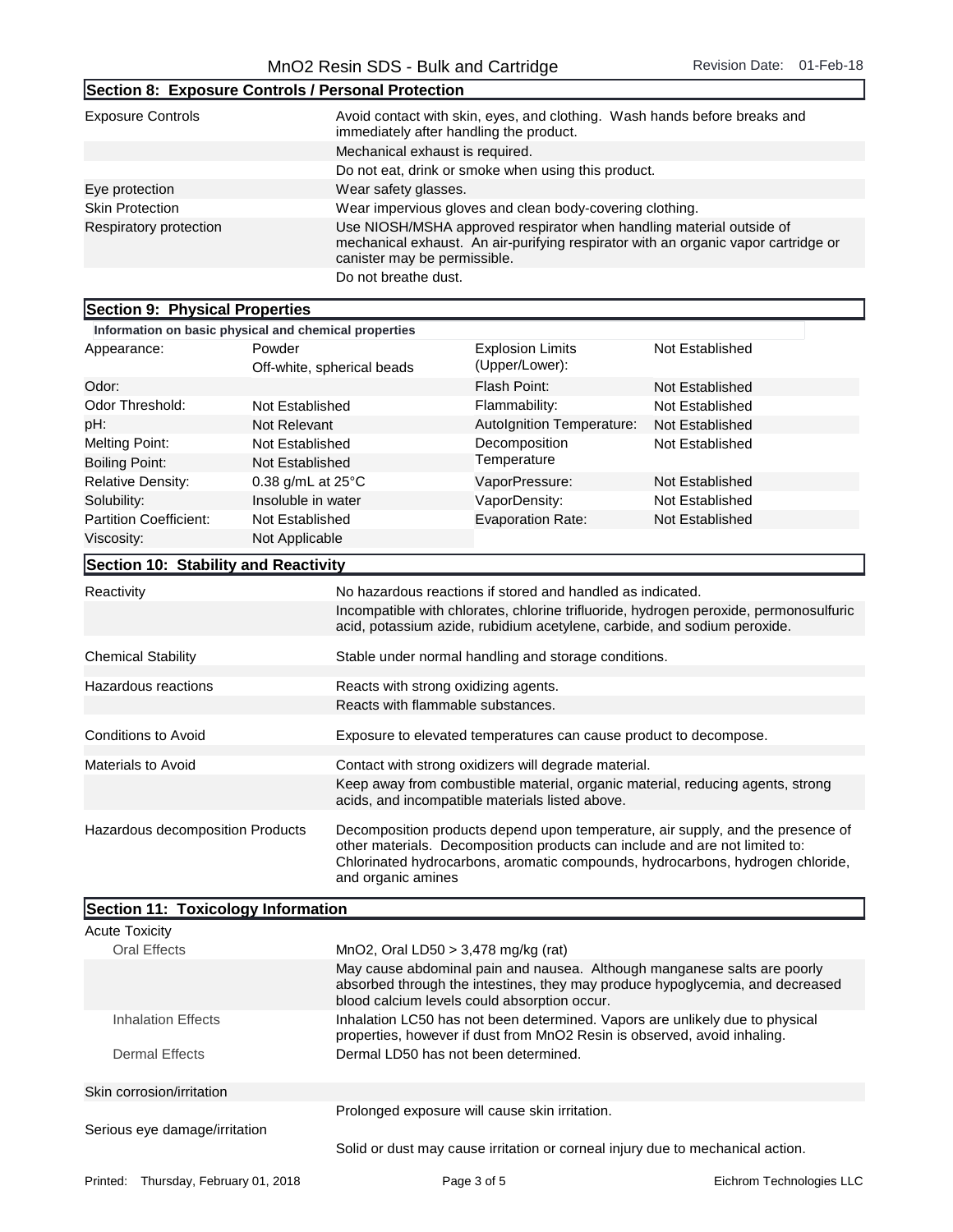|                                                    | MnO2 Resin SDS - Bulk and Cartridge<br>Revision Date: 01-Feb-18                                                                                                                                                                     |  |
|----------------------------------------------------|-------------------------------------------------------------------------------------------------------------------------------------------------------------------------------------------------------------------------------------|--|
| Respiratory or skin sensitization                  |                                                                                                                                                                                                                                     |  |
|                                                    | No data available regarding respiratory sensitization effects of this product.<br>Repeated inhalation of manganese dust may cause Manganese Pneumonitis,<br>bronchitis with cough, phlegm, and/or shortness of breath.              |  |
| <b>Germ Cell Mutagenicity</b>                      |                                                                                                                                                                                                                                     |  |
|                                                    | No data available regarding mutagenic effects of this product.                                                                                                                                                                      |  |
| Carcinogenicity                                    | No data available regarding carcinogenic effects of this product.                                                                                                                                                                   |  |
| <b>Reproductive Toxicity</b>                       |                                                                                                                                                                                                                                     |  |
|                                                    | Special Remarks regard effects on Humans: May cause adverse reproductive<br>effects. Decrease of sperm count in human.                                                                                                              |  |
| Specific Target Organ Toxicity<br>Single Exposure  | No data available regarding specific target organ toxicity single exposure.                                                                                                                                                         |  |
| <b>Repeated Exposure</b>                           | Chronic effects on Humans: May cause damage to the following organs: blood, the                                                                                                                                                     |  |
|                                                    | nervous system, liver, central nervous system (CNS).                                                                                                                                                                                |  |
|                                                    | Chronic exposure to Manganese dioxide can lead to manganese poisoning, called<br>manganism. It primarily involves the central nervous system. Early symptoms                                                                        |  |
|                                                    | include languor, sleepiness, poor appetite, and weakness in legs. Later effects<br>which may include a stolid mask-like appearance of the face, muscle cramps,<br>twitching and tremors, changes in mood and personality, emotional |  |
|                                                    | disturbances such as uncontrollable laughter and a spastic gait with tendency to fall                                                                                                                                               |  |
|                                                    | while walking as well as anemia are also findings in workers exposed to dust or<br>fumes of manganese compounds. Later symptoms are identical to Parkinson's<br>disease.                                                            |  |
|                                                    | Repeated or prolonged exposure may also damage the liver and may cause a<br>decrease in the hear rate.                                                                                                                              |  |
| <b>Aspiration Hazard</b>                           |                                                                                                                                                                                                                                     |  |
|                                                    | No data available regarding the aspiration hazard of this product.                                                                                                                                                                  |  |
|                                                    |                                                                                                                                                                                                                                     |  |
| Section 12: Ecological Information                 |                                                                                                                                                                                                                                     |  |
| <b>Aquatic Toxicity</b>                            | *The product has not been tested. The statement has been derived from the<br>properties of individual components using an additivity method.                                                                                        |  |
| Persistance and degradability                      | No data are available for persistance and degradability.                                                                                                                                                                            |  |
| Bioaccumulative potential                          | No data are available for bioaccumulative potential.                                                                                                                                                                                |  |
| Mobility in Soil<br>PBT/vPvB assessment            | No data are available for mobility in soil.<br>PBT/vPvB assessment not available as chemical safety assessment not                                                                                                                  |  |
|                                                    | required/not conducted.                                                                                                                                                                                                             |  |
| Other                                              | An environmental hazard cannot be excluded in the event of unprofessional<br>handling or disposal. Very toxic to aquatic life with long lasting effects.                                                                            |  |
| Section 13: Disposal Considerations                |                                                                                                                                                                                                                                     |  |
| General                                            | Dispose of contents/container in accordance with federal, state, and local<br>regulations.                                                                                                                                          |  |
| Unused:                                            | Bury resin in licensed landfill or burn in approved incinerator equipped with an<br>afterburner and scrubber according to local, state, and federal regulations.                                                                    |  |
| Used:                                              | For resin contaminated with hazardous materials, dispose of mixture as hazardous<br>material according to local, state, and federal regulations.                                                                                    |  |
| Section 14: Transport Information                  |                                                                                                                                                                                                                                     |  |
| Air Transport:                                     | Not Hazardous per IATA 2014                                                                                                                                                                                                         |  |
| Ground Transport:                                  | Not D.O.T. Hazardous                                                                                                                                                                                                                |  |
| Section 15: Regulatory Information                 |                                                                                                                                                                                                                                     |  |
| Canada - DSL/NDSL<br><b>US Federal Regulations</b> | A component, Manganese Dioxide [CAS 1313-13-9], is listed on the Canadian DSL                                                                                                                                                       |  |
|                                                    | Toxic Substances Control Act (TSCA): This material is provided to you under the<br>research and development (R&D) exemption.                                                                                                        |  |
| <b>US State Regulations</b>                        |                                                                                                                                                                                                                                     |  |